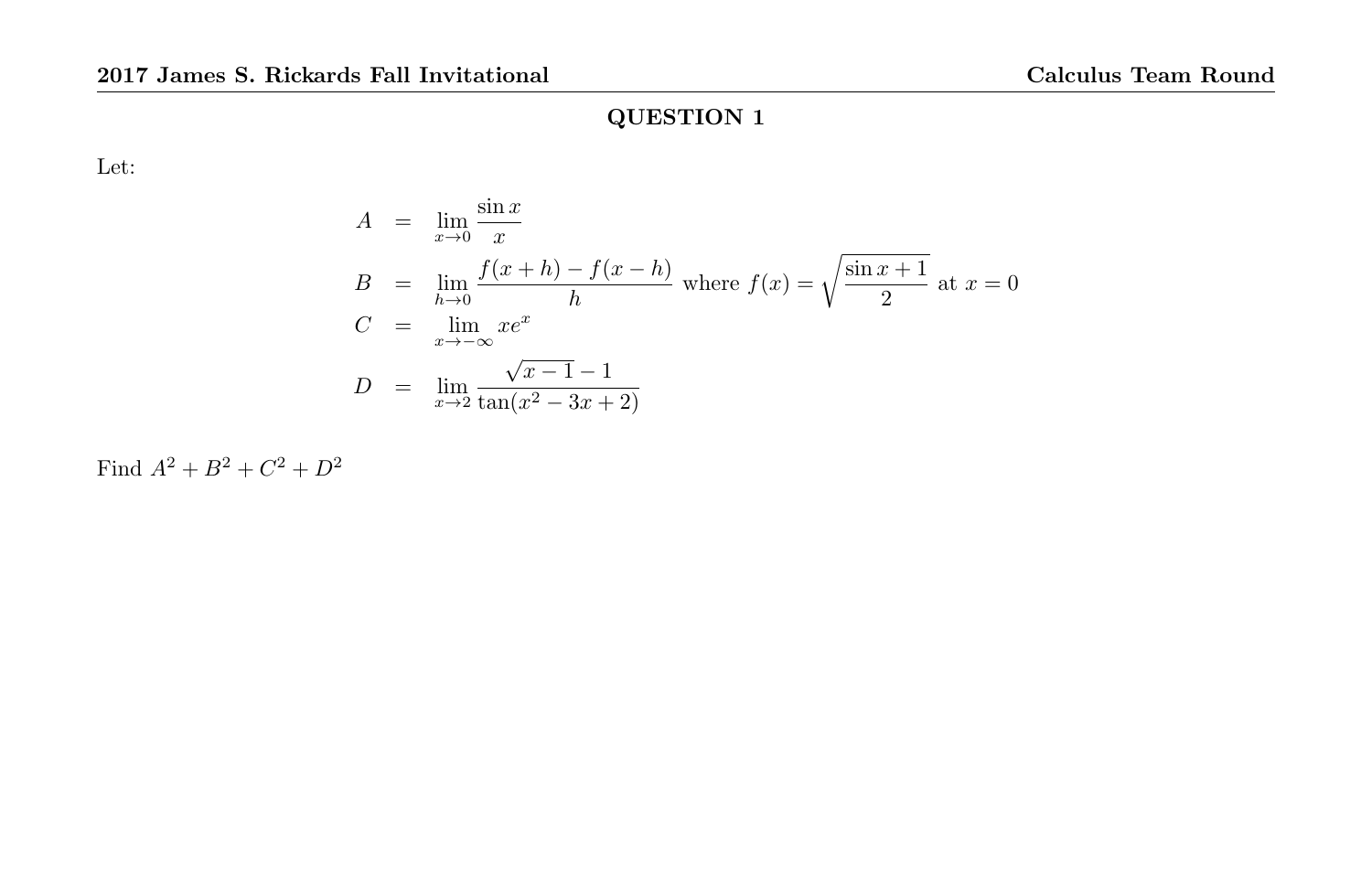Let  $f(x) = x^3 - 7x^2 + 4x + 12$ 

- $A =$  the left hand Riemann sum using four equal sub intervals over the domain [2, 6]
- $B =$  the right hand Riemman sum using four equal sub intervals over the domain [2,6]
- $C =$  the trapezoidal Riemman sum using four equal sub intervals over the domain [2,6]
- $D =$  the midpoint Riemman sum using two equal sub intervals over the domain [2, 6]

Find  $A + B + C + D$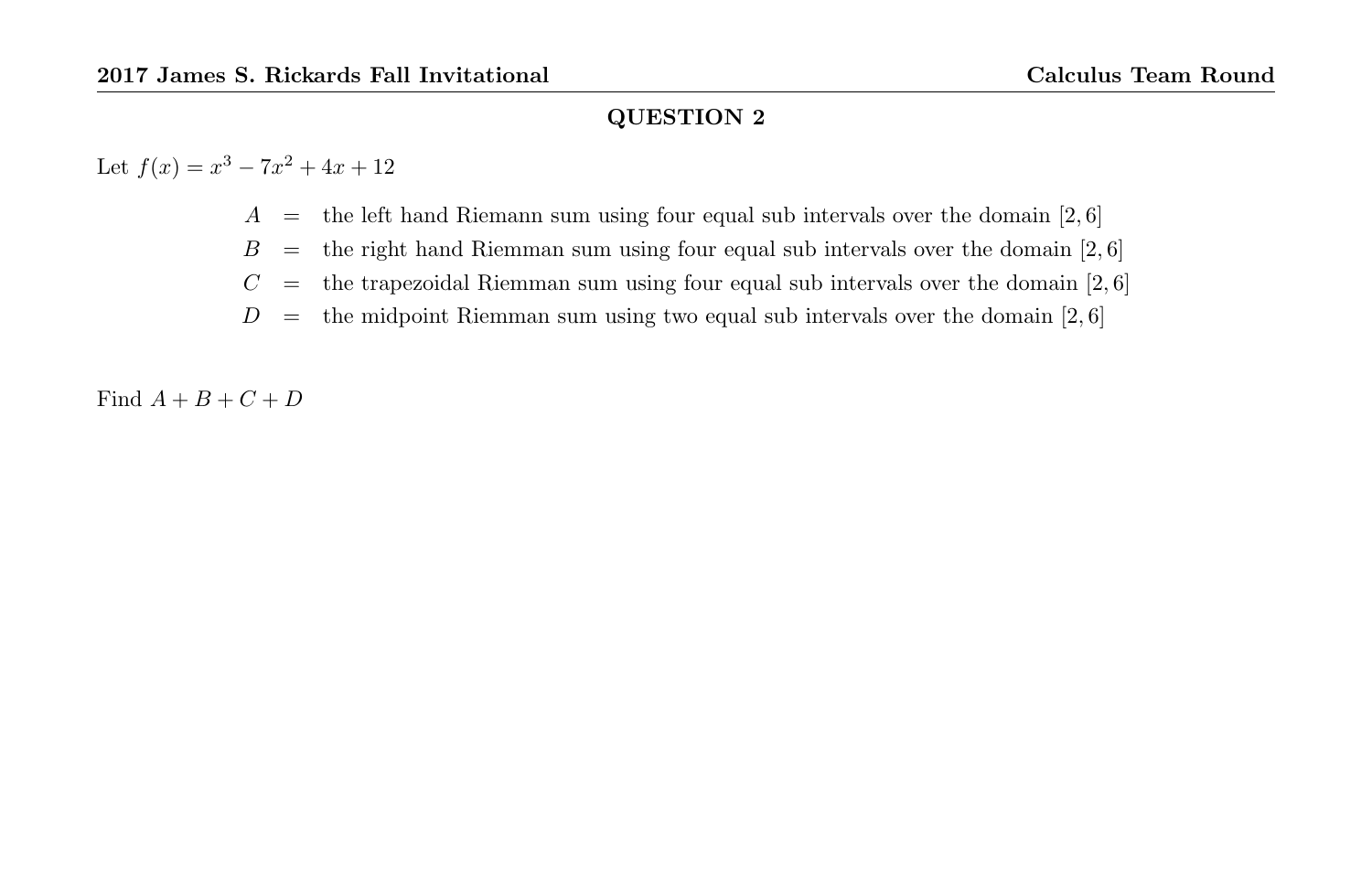- · A ladder is propped up against the side of a building. The ladder is 13 feet tall, and the wall and floor are perfectly flat. Let  $A =$  the velocity at which the midpoint of the ladder is falling if the bottom is moving away from the wall at 1 ft/s and is 5 feet from the base of the wall.
- · A rectangular prism has a constant volume. The length is increasing at a rate of 4 units/sec, and the width is decreasing at a rate of 3 units/sec. Given that at this moment, the length of the rectangular prism is 8, the width is 12, and the height is 9. Let  $B =$  the rate that the surface area is changing in  $units^2/sec.$

Find 2AB.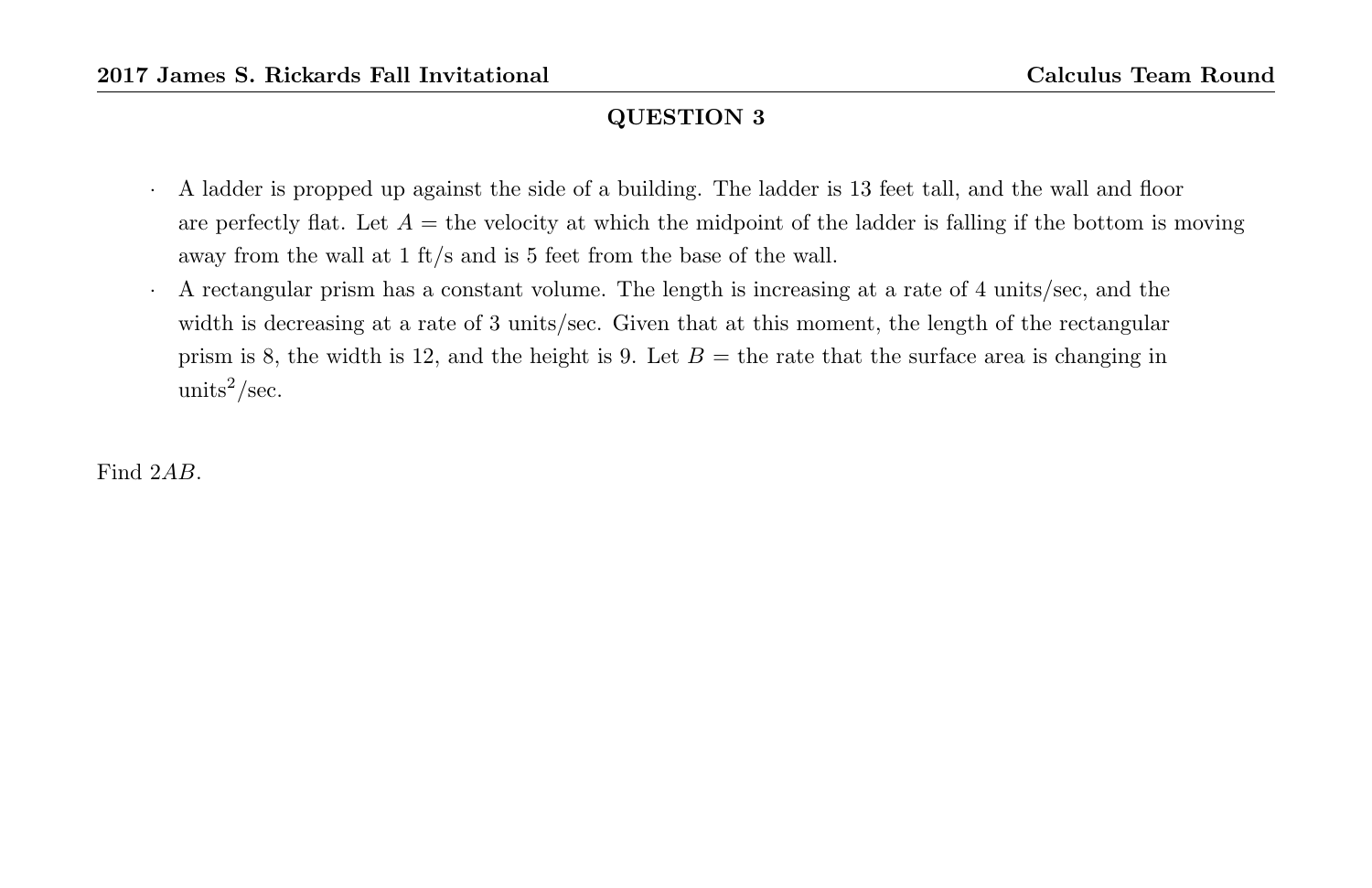Let:

$$
A = \frac{dy}{dx} \text{ at } x = 1 \text{ of } 3y + 2xy = -5
$$
  
\n
$$
B = \frac{dx}{dy} \text{ at } x = 3 \text{ of } y = e^{x-3} \sin(2x - 6) + 6 \ln(x)
$$
  
\n
$$
C = \frac{d^2y}{dx^2} \text{ at } (x, y) = (0, 2) \text{ given the relationship } 2e^x \sin(x) + 3x^2y = 4y^2 - 16
$$
  
\n
$$
D = \frac{dy}{dx} \text{ at } x = 3 \text{ given the relationship } y = \frac{(x-4)^3(x+1)^2}{(x-1)}
$$

Find  $5A + B + 128C + D$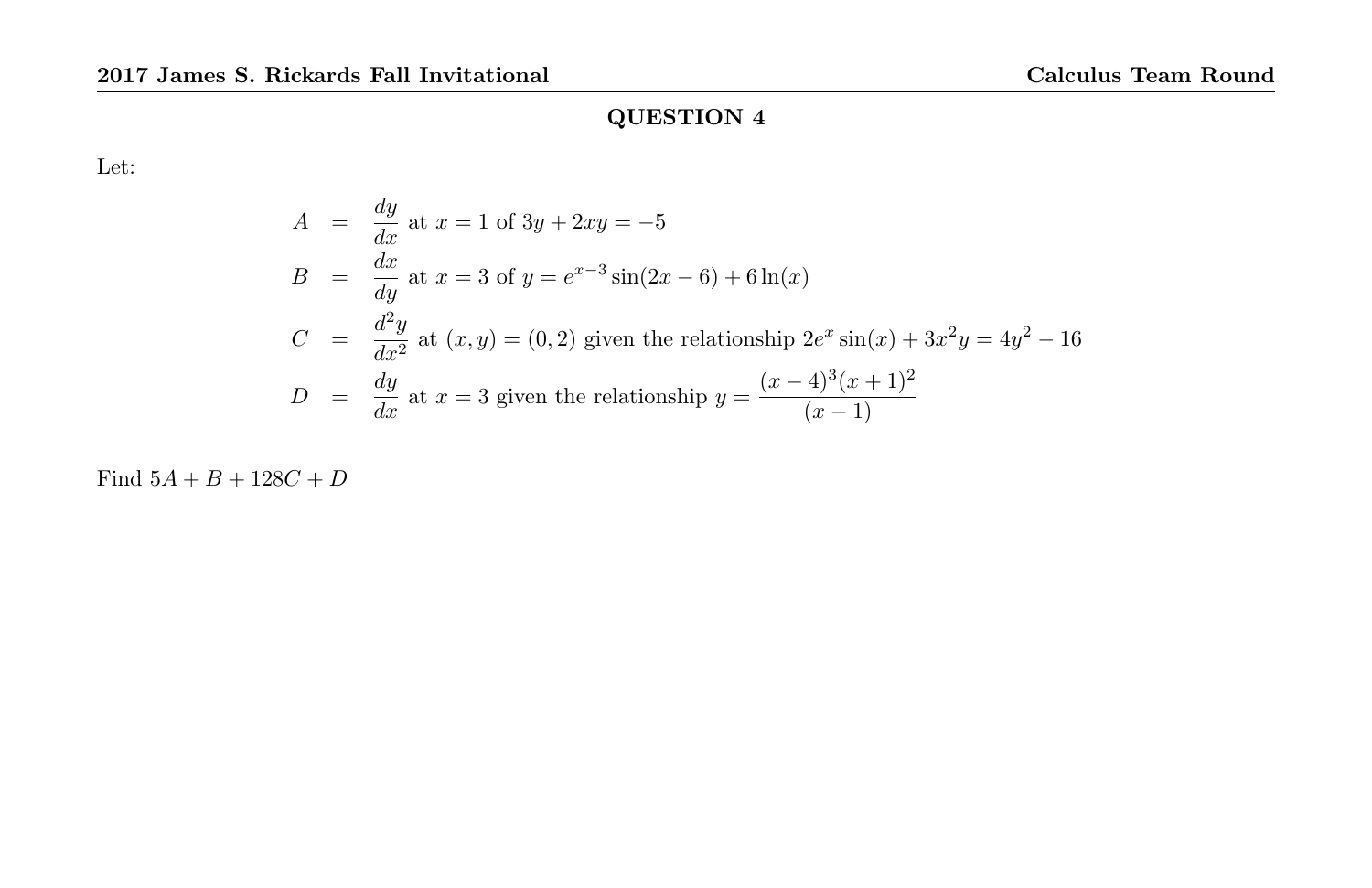Start with 0. For each of the following statements, if the statement is true, add 5 to the total. If the statement is false, subtract 7 from the total. Submit the final total.

- *I* The slope of the tangent to  $y = e^x$  at  $y = 2$  is  $e^2$ .
- II If f is continuous on the closed interval [a, b] and k is a number between  $f(a)$  and  $f(b)$  then there is at least one number c in [a, b] such that  $f(c) = k$ .

III 
$$
\frac{d}{dx}[fgh] = f'gh + g'fh + h'fg
$$
 given f, g, and h are functions of x and f' denotes  $\frac{df}{dx}$ .

- IV The indefinite integral of  $\sec^3(x)dx$  is  $\frac{\sec(x)\tan(x) + \ln|\sec(x) + \tan(x)|}{2}$ 2
- V The integral of the derivative of a function is that function.
- VI If enough repetitions are performed, Euler's Method won't always approximate a root to a given degree.

*VII* If 
$$
f(x)
$$
 is an even function, the  $\lim_{x \to 1^+} f(x) \neq \lim_{x \to -1^+} f(x)$ 

VIII 
$$
\lim_{n \to \infty} \frac{1}{n} \cdot \sum_{i=0}^{n} \left(\frac{i}{n}\right) = \frac{1}{2}
$$
. Hint: Definition of an integral.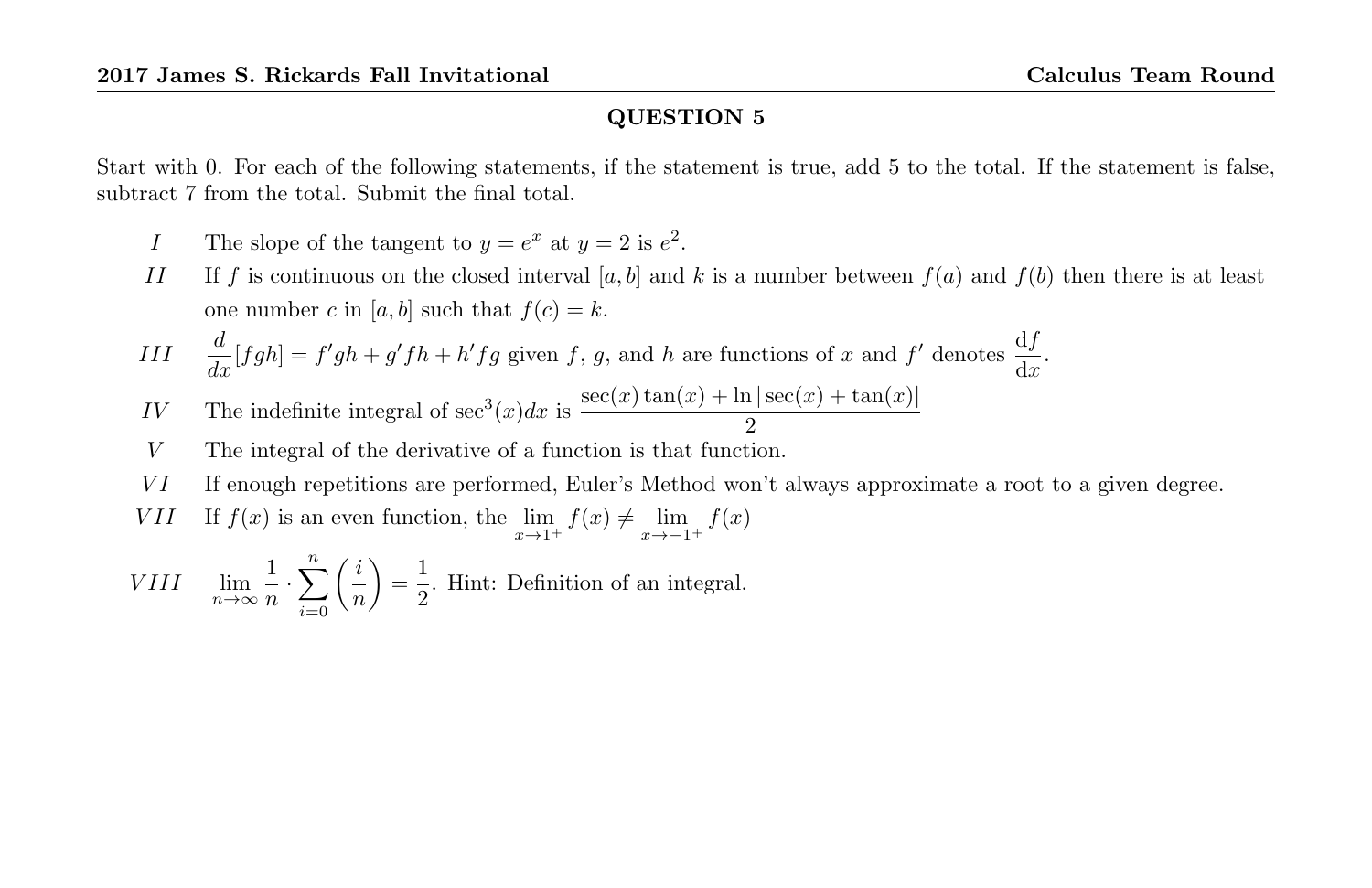Given  $h(x) = f(x)g(x)$ , let:

|                | $x=1$ | $x=2$ | $x=3$ | $x=4$ |
|----------------|-------|-------|-------|-------|
| (x)            |       |       |       |       |
| $^{\prime}(x)$ |       |       |       |       |
| g(x)           |       |       |       |       |
| g'(x)          |       |       |       |       |

$$
A = (f' \circ g)(x) \text{ at } x = 3
$$
  
\n
$$
B = \frac{d}{dx}(f \circ g)(x) \text{ at } x = 4
$$
  
\n
$$
C = (h' \circ f)(x) \text{ at } x = 2
$$
  
\n
$$
D = \frac{d}{dx}(h \circ f)(x) \text{ at } x = 2
$$

Find  $A + B + \frac{D}{C}$  $\mathcal{C}_{0}^{(n)}$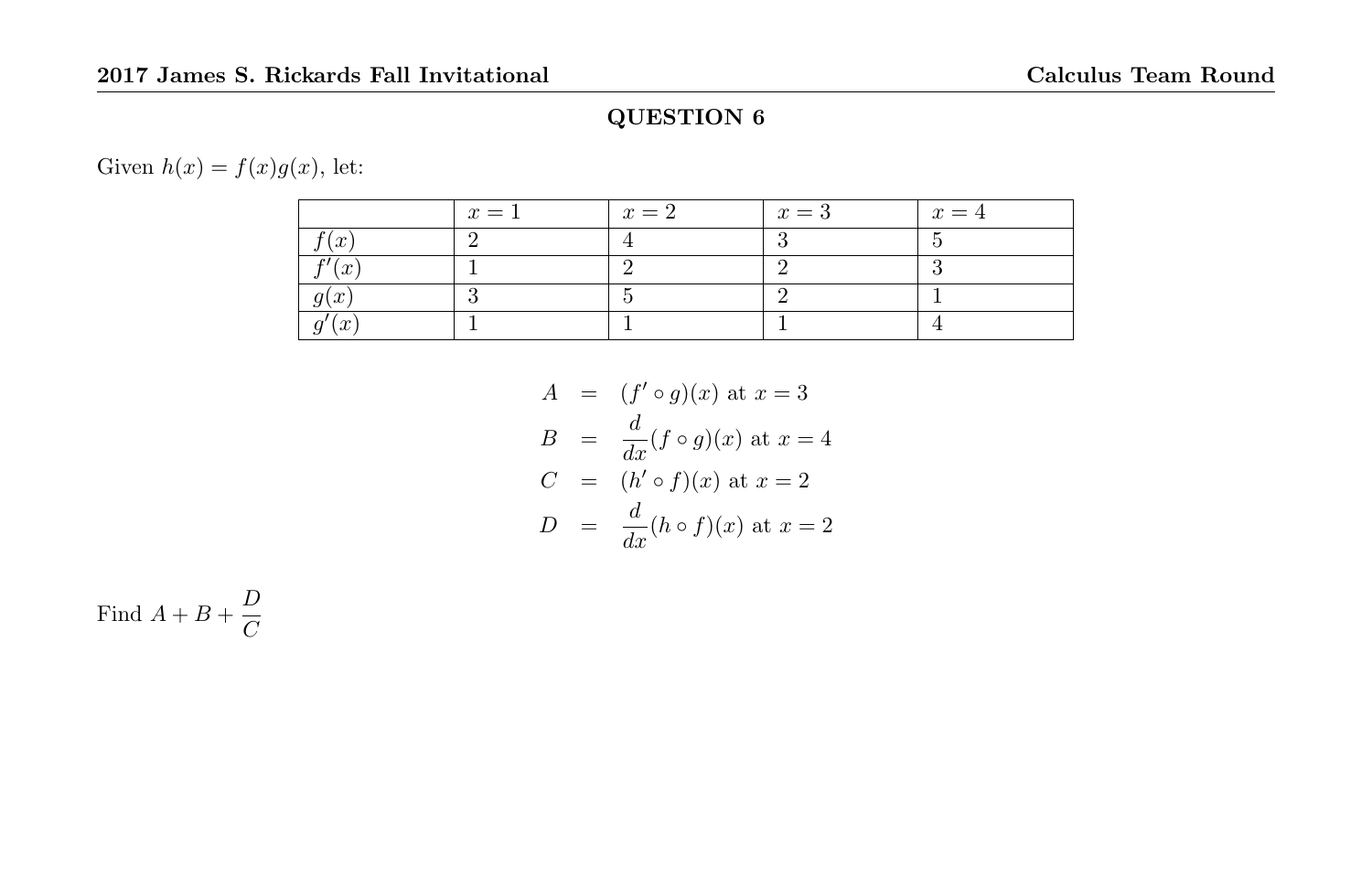Carson needs to get some paper to print the Calculus Team Round that he wrote. Thankfully, there is a store nearby.

Unfortunately for Carson, there is traffic around the store. The line below represents where the traffic starts. If Carson can go at 2 mph without traffic, and 1.5 mph with traffic, how far from point A, in miles, should Carson cross the line to get to the store in the least amount of time?

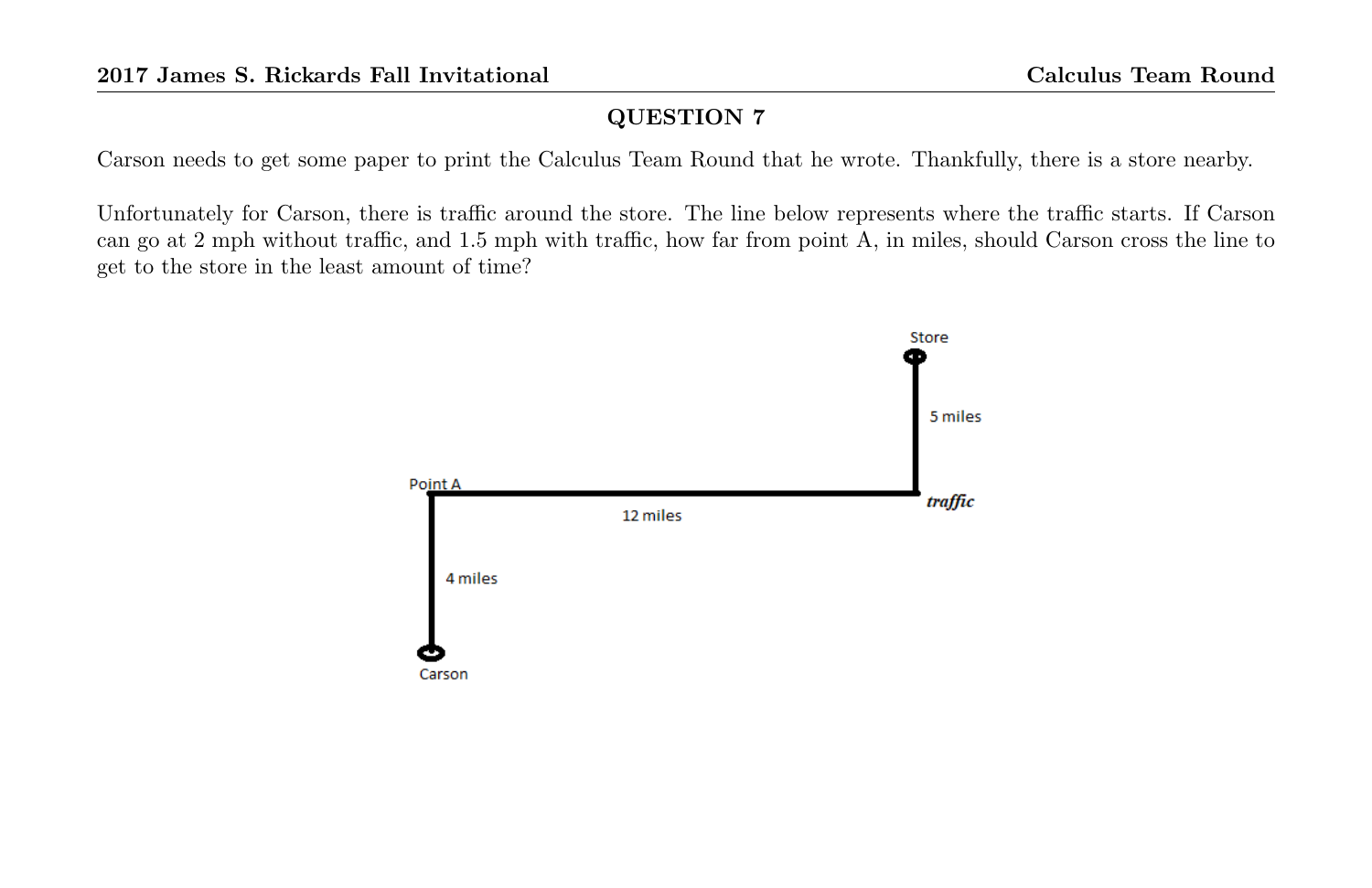$$
A =
$$
 the area of the figure bounded by  $y = -x^2 + 2x$  and  $y = 0$   

$$
B = \int_0^6 |x - 3| + 7 dx
$$

C = the volume of the solid formed by rotating the region bounded by  $y = -x^2 + 2x$  and  $y = 0$  about the y-axis.

D = the volume of the solid formed by placing equilateral triangle cross-sections perpendicular to the y–axis on a base that is bounded by  $y = \sqrt{4 - x^2}$  and the x-axis

Find 
$$
\frac{D}{A} + \frac{9C}{\pi} + B
$$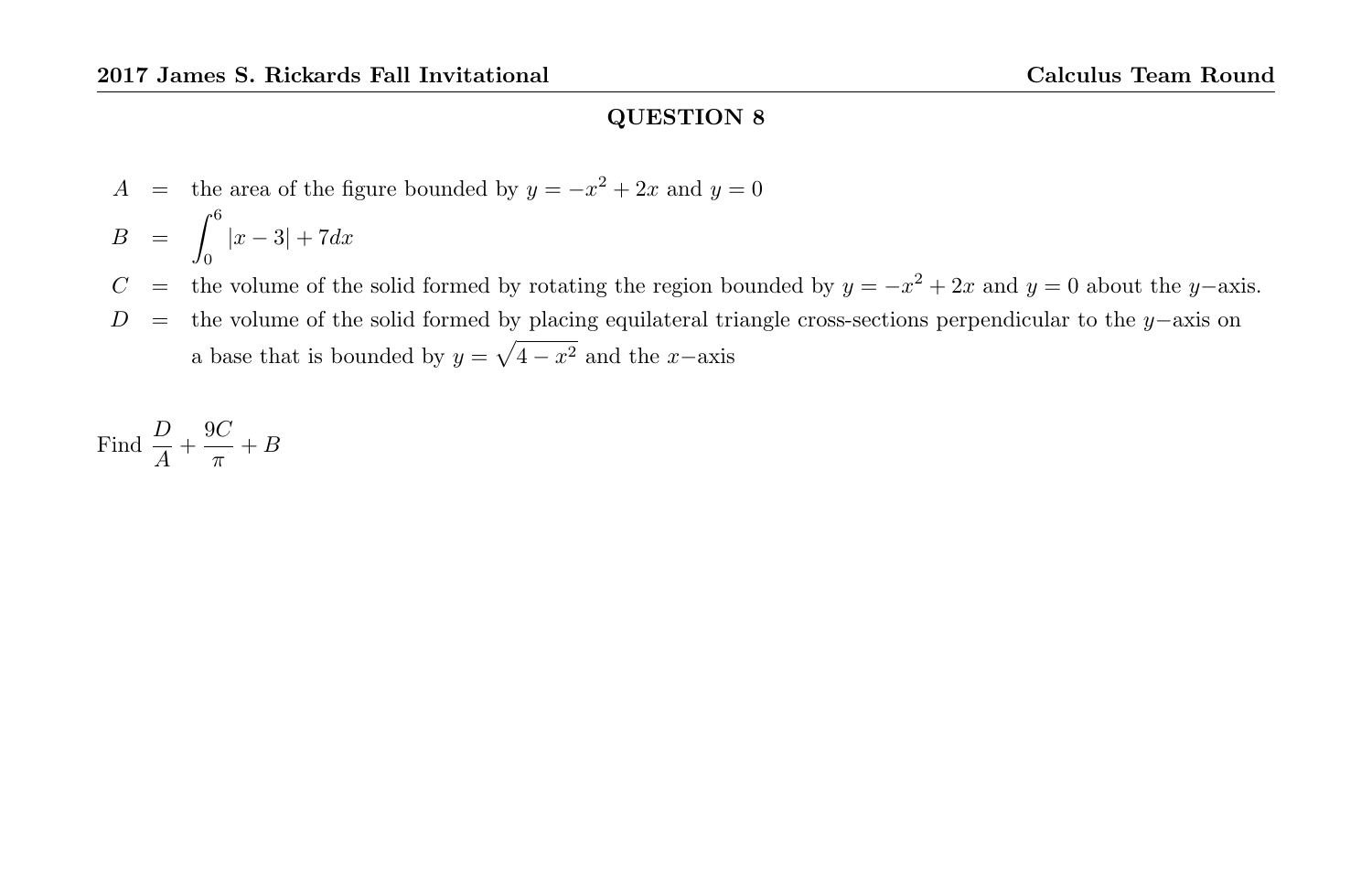Let:

$$
A = \lim_{t \to 0} \frac{\int_0^t e^x (\sin x + \cos x) dx}{\int_1^{t+1} x e^x dx}
$$
  

$$
B = \int_1^{\frac{\pi}{4}} x \cdot \ln x \cdot \sec^2 x + \int_1^{\frac{\pi}{4}} \ln x \cdot \tan x dx + \int_1^{\frac{\pi}{4}} \tan x dx
$$

Hint: Combine the terms and try to integrate the resulting integrand.

Find  $A + B$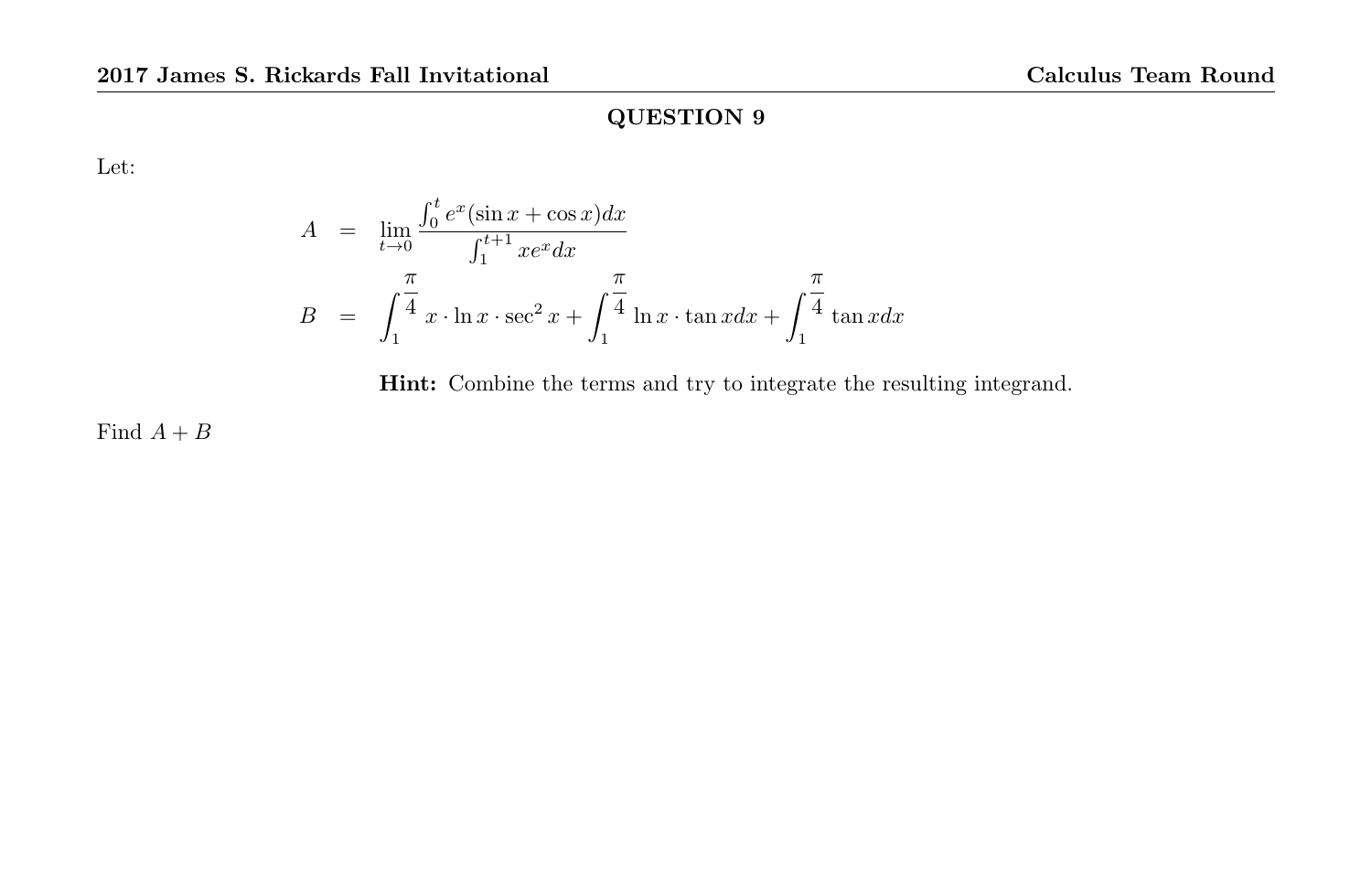Let:

$$
A = \int_1^2 \ln x dx
$$
  
\n
$$
B = \int_2^3 x^x (\ln x + 1) dx
$$
  
\n
$$
C = \int_0^1 \frac{dx}{x^2 - 5x + 6}
$$
  
\n
$$
D = \int_0^1 x^2 e^x dx
$$

Find  $A - C + B + D$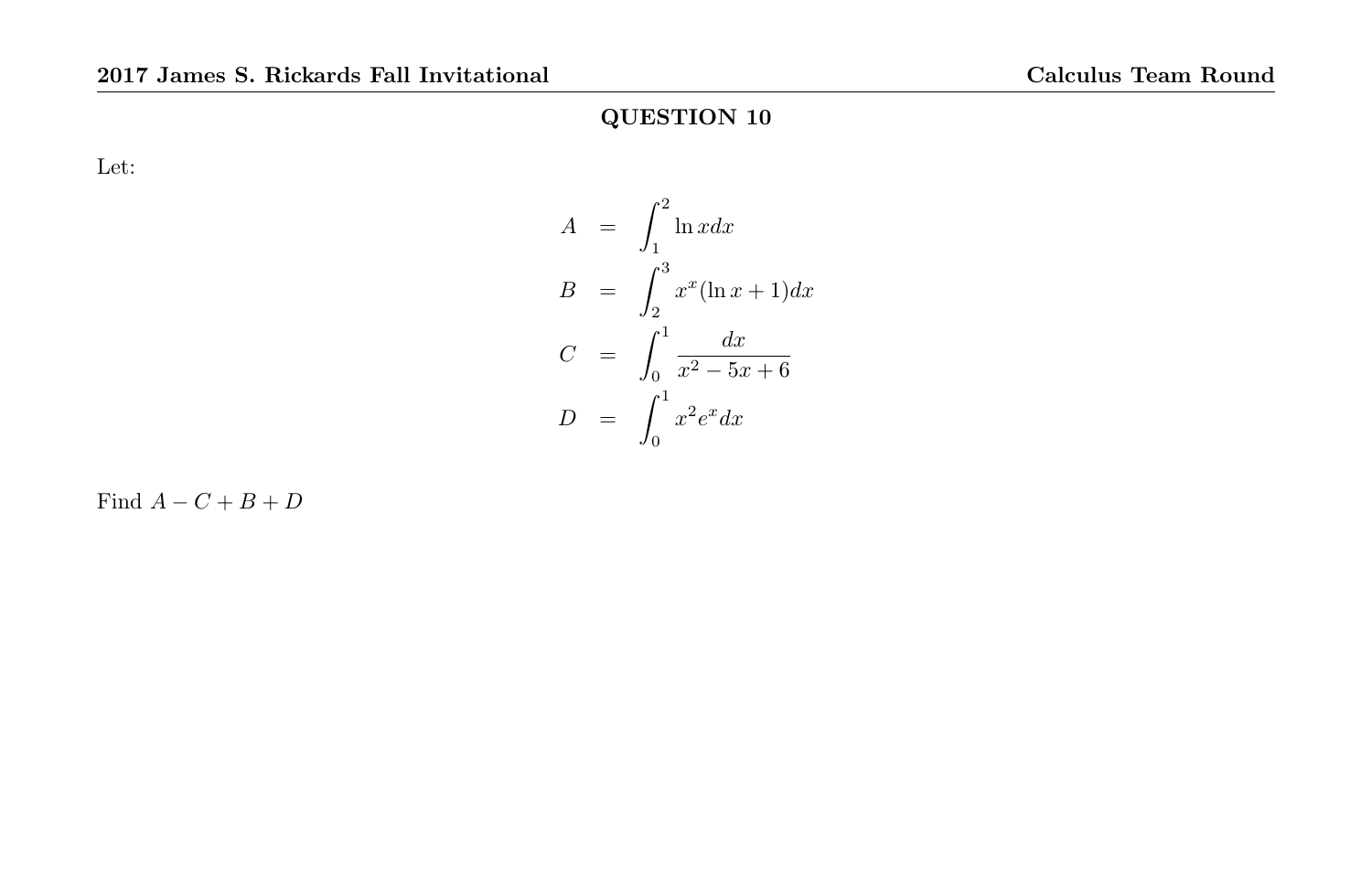If an integral diverges, use 7 in place of the integral. If there is more than one solution, use the higher one. Let:

$$
A = \int_{A}^{A} x dx
$$
  
\n
$$
B = \int_{A}^{B} x dx
$$
  
\n
$$
C = \int_{B}^{C} \frac{dx}{x - 7}
$$
  
\n
$$
D = \int_{C}^{D} (2x + 1) dx
$$

Find  $\int_A^B D^2 e^{Cx} dx$ .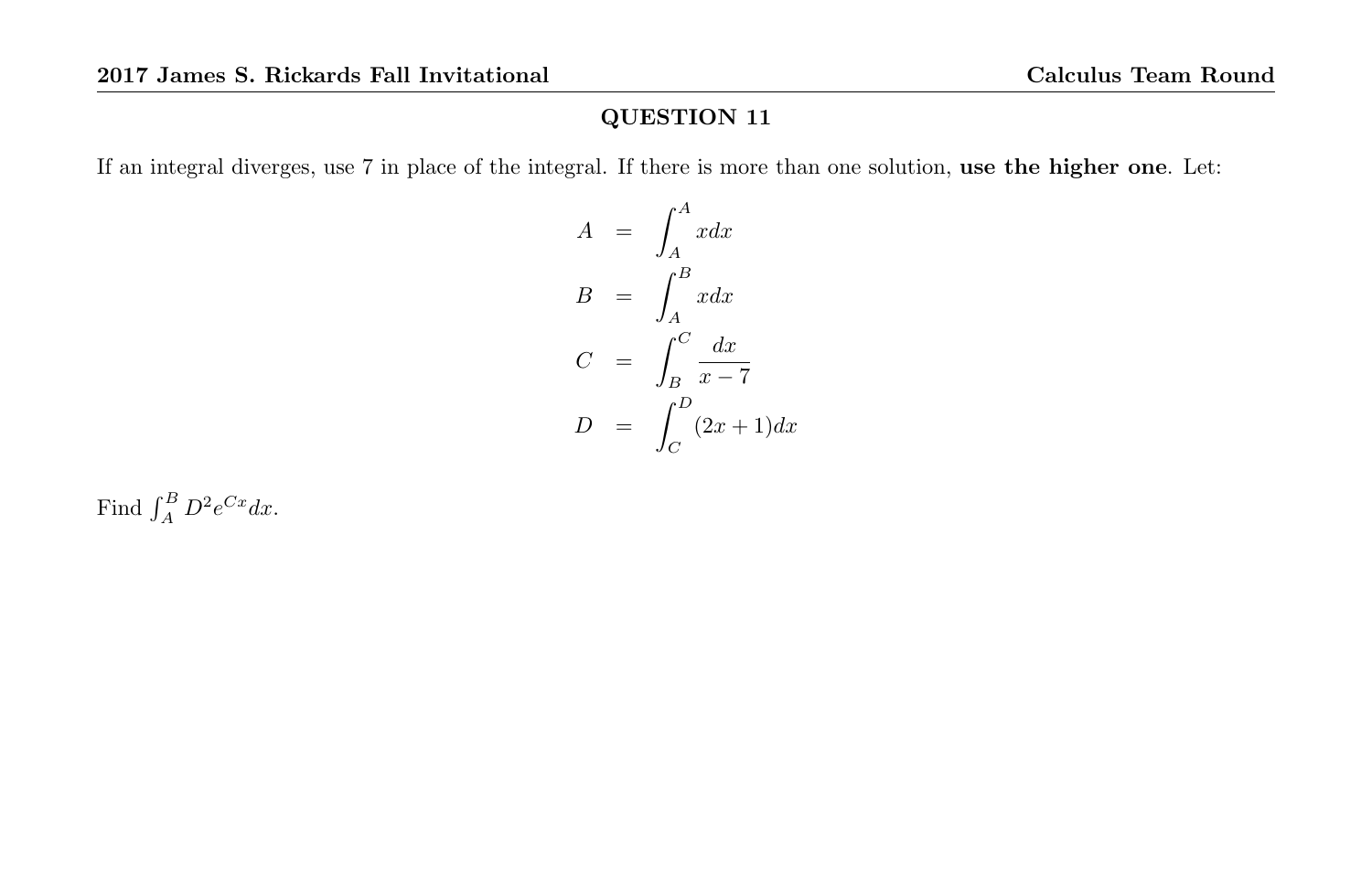A particle is traveling along the x-axis. Its position is modeled by the function  $x(t) = 7t^6 + 3t^5 - 12t^4 + 2t^3 + 5t^2 + \sin x + 7$ . Also, for reference, the order of derivatives of position are, respectively: velocity, acceleration, jerk, snap, crackle, and pop.

- $A =$  The position of the particle at  $t = 0$ .
- $B =$  The jerk of the particle at  $t = 1$ .
- $C =$  The crackle of the particle at  $t = 1$ .
- $D =$ The force of the particle at  $t = 0$ , if it has a mass of 0.5 kilograms, and the  $x$ -axis is in meters. (Hint: Newtons Second Law!)

Evaluate  $A + B + C + 40D$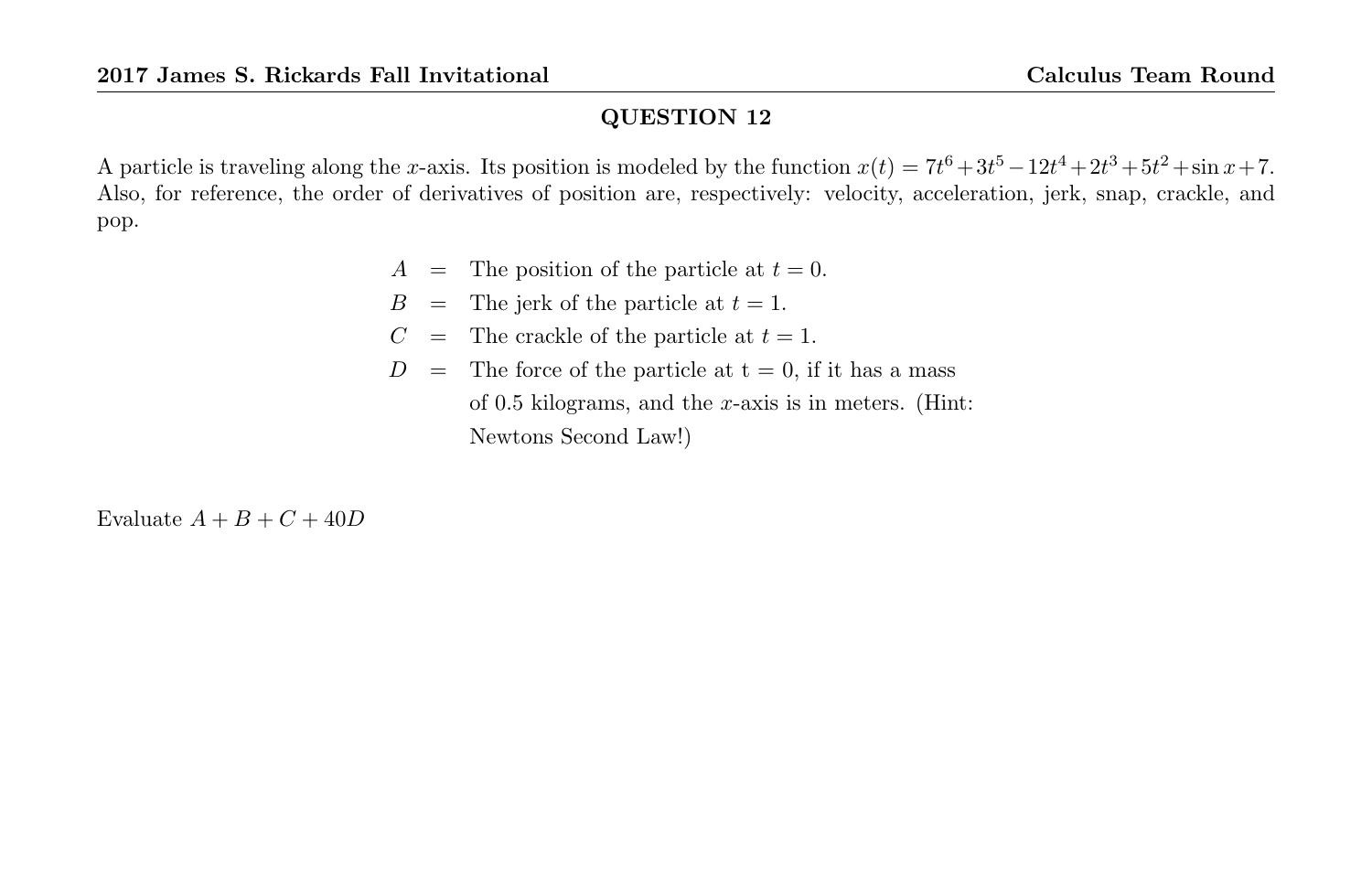Let:

$$
A = \text{The average value of } 2x + 3 \text{ from } 2 \le x \le 5
$$
\n
$$
B = \text{The average value of } \cos(x) \text{ from } 0 \le x \le \frac{\pi}{2}
$$
\n
$$
C = \text{The average value of } \sqrt{1 - x^2} \text{ from } -1 \le x \le 1
$$
\n
$$
D = \text{The average value of } \frac{1}{x \ln(x)} \text{ from } e \le x \le e^e
$$

Find  $A + B\pi + 4C + \frac{1}{b}$ D